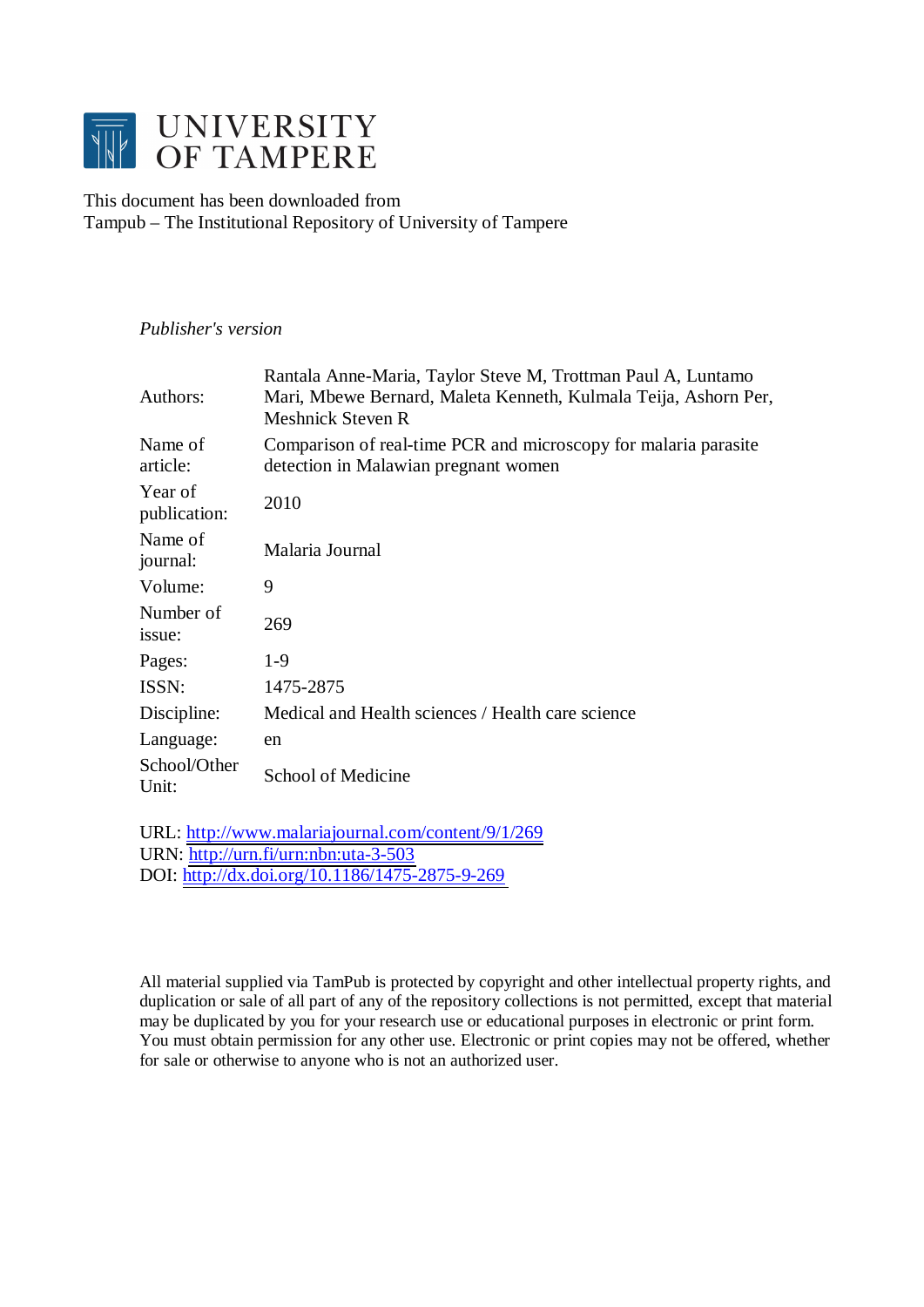

**RESEARCH CONTROL** CONTROL CONTROL CONTROL CONTROL CONTROL CONTROL CONTROL CONTROL CONTROL CONTROL CONTROL CONTROL

# Comparison of real-time PCR and microscopy for malaria parasite detection in Malawian pregnant women

Anne-Maria Rantala<sup>1</sup>, Steve M Taylor<sup>2,3</sup>, Paul A Trottman<sup>2</sup>, Mari Luntamo<sup>1</sup>, Bernard Mbewe<sup>4</sup>, Kenneth Maleta<sup>4</sup> , Teija Kulmala<sup>1</sup>, Per Ashorn<sup>1</sup>, Steven R Meshnick<sup>2\*</sup>

# Abstract

**Background:** New diagnostic tools for malaria are required owing to the changing epidemiology of malaria, particularly among pregnant women in sub-Saharan Africa. Real-time PCR assays targeting Plasmodium falciparum lactate dehydrogenase (pfldh) gene may facilitate the identification of a high proportion of pregnant women with a P. falciparum parasitaemia below the threshold of microscopy. These molecular methods will enable further studies on the effects of these submicroscopic infections on maternal health and birth outcomes.

**Methods:** The pfldh real-time PCR assay and conventional microscopy were compared for the detection of P. falciparum from dried blood spots and blood smears collected from the peripheral blood of 475 Malawian women at delivery. A cycle threshold (Ct) of the real-time PCR was determined optimizing the sensitivity and specificity of the pfldh PCR assay compared to microscopy. A real-time PCR species-specific assay was applied to identify the contribution to malaria infections of three Plasmodium species (P. falciparum P. ovale and P. malariae) in 44 discordant smear and pfldh PCR assay results.

Results: Of the 475 women, P. falciparum was detected in 11 (2.3%) by microscopy and in 51 (10.7%) by real-time PCR; compared to microscopy, the sensitivity of real-time PCR was 90.9% and the specificity 91.2%. If a Ct value of 38 was used as a cut-off, specificity improved to 94.6% with no change in sensitivity. The real-time PCR speciesspecific assay detected P. falciparum alone in all but four samples: two samples were mixed infections with P. falciparum and P. malariae, one was a pure P. malariae infection and one was a pfldh PCR assay-positive/speciesspecific assay-negative sample. Of three P. malariae infections detected by microscopy, only one was confirmed by the species-specific assay.

**Conclusions:** Although microscopy remains the most appropriate method for clinical malaria diagnosis in field settings, molecular diagnostics such as real-time PCR offer a more reliable means to detect malaria parasites, particularly at low levels. Determination of the possible contribution of these submicroscopic infections to poor birth outcomes and maternal health is critical. For future studies to investigate these effects, this pfldh real-time PCR assay offers a reliable detection method.

# Background

Malaria in pregnancy produces substantial maternal and infant morbidity and mortality in sub-Saharan Africa [[1\]](#page-8-0). Compared with non-pregnant women, pregnant women - especially primigravidae - are at particularly

\* Correspondence: [meshnick@email.unc.edu](mailto:meshnick@email.unc.edu)

<sup>2</sup>Department of Epidemiology, Gillings School of Global Public Health, University of North Carolina, Chapel Hill, USA

Full list of author information is available at the end of the article



high risk for Plasmodium falciparum infection. In mothers, malaria contributes to maternal anaemia and peripartum morbidity, while infants suffer from low birth weight resulting both from intrauterine growth retardation and pre-term delivery; up to 200,000 infant deaths every year are attributed to malaria in pregnancy [[1](#page-8-0)]. Consequently, most malaria-endemic countries in sub-Saharan Africa administer intermittent preventive therapy in pregnancy (IPTp) with two to three doses of

© 2010 Rantala et al; licensee BioMed Central Ltd. This is an Open Access article distributed under the terms of the Creative Commons Attribution License [\(http://creativecommons.org/licenses/by/2.0](http://creativecommons.org/licenses/by/2.0)), which permits unrestricted use, distribution, and reproduction in any medium, provided the original work is properly cited.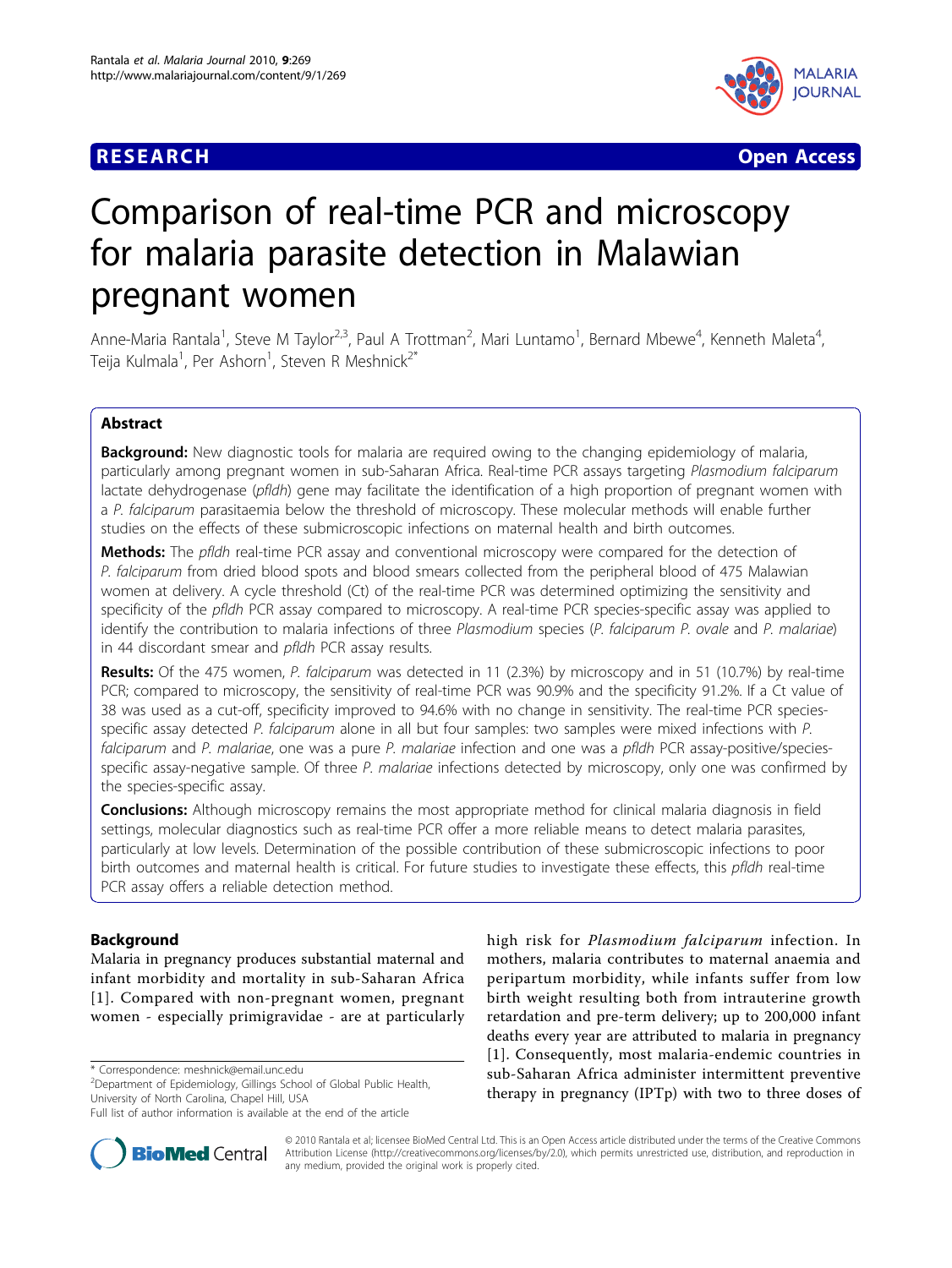sulphadoxine-pyrimethamine (SP) to all pregnant women. IPTp substantially reduces malaria during pregnancy and improves maternal and infant health outcomes [[2-6\]](#page-8-0). Unfortunately, parasite resistance to SP is prevalent in many African countries and endangers the drug's utility as IPTp [[7](#page-8-0),[8](#page-8-0)].

Submicroscopic infections are common during pregnancy [[9](#page-8-0),[10](#page-8-0)]. Molecular methods are, on the average, capable of finding approximately twice as many infections as microscopy [[11](#page-8-0)]. However, the epidemiology and clinical significance of submicroscopic malaria infections during pregnancy have not been well studied.

In this cross-sectional study, two malaria diagnostic methods, a real-time PCR assay targeting the P. falciparum lactate dehydrogenase gene (pfldh) and conventional microscopy, were compared among women delivering at the local health facilities in or near Lungwena, Malawi, where malaria is holoendemic. The goals of this study were twofold: 1) to evaluate whether realtime PCR increases detection of P. falciparum infections in Malawian pregnant women compared to microscopy, and 2) to determine a real-time PCR cycle threshold (Ct) that optimizes sensitivity and specificity compared to microscopy. In addition, in this study a real-time PCR species-specific assay was applied to identify the contribution to malaria infections during pregnancy of non-falciparum species.

# Methods

### Study area and population

The samples were collected as part of the Lungwena Antenatal Intervention Study (LAIS), which is described in detail elsewhere [\[12](#page-8-0)]. Briefly, the LAIS enrolled 1320 women in the second trimester at a single rural health centre in the Mangochi district in southern Malawi between December 2003 and October 2006. This is a hot, dry and low-lying rural area and the population is mainly engaged in subsistence farming and fishing. Malaria is holoendemic in Malawi despite the common use of bed nets in local households. The rainy season is between December and March [[13](#page-8-0)]. The women received antenatal care and IPTp with either two doses of SP, monthly SP, or monthly SP combined with two doses of azithromycin and were followed longitudinally until one month after delivery. The trial was performed according to Good Clinical Practice guidelines (ICH-GCP) and its protocol was approved by the College of Medicine Research and Ethics Committee, University of Malawi and the Ethical Committee of Pirkanmaa Hospital District, Finland.

### Sample collection and preparation

Maternal peripheral venous blood samples were collected as dried blood spots and blood films briefly after delivery from the women who gave birth at the local health facilities. Giemsa-stained thin and thick blood films were prepared and subsequently interpreted by an experienced microscopist in a local research laboratory. Thick smears were defined as negative if 200 highpower fields were free of all malaria species. Additionally, the maternal venous peripheral blood was prepared as dried blood spots: two 50 μl aliquots of blood from the same patient were applied to Whatman FTA filter paper (Whatman plc, Maidstone, UK), air-dried immediately and placed in individually sealed plastic bags with desiccant. The sample bags were stored in dry conditions at room temperature prior to transport to the University of Tampere, Finland.

### DNA extraction

Blood spots were cut from each filter paper using scissors and deposited into individual 1.5 mL tubes. Scissors were sterilized twice with 100% ethanol and flame after each sample. Genomic DNA (gDNA) was extracted from the blood spots using the BioRobot M48 workstation (Qiagen, Valencia, CA, USA). The DNA Mini M48 Kit (Qiagen) protocol "Isolation of DNA from dried blood" was followed with these exceptions: the sample disk was incubated with 760 μl of buffer MTL(1) in continuous mixing (130 rpm) at 70°C for 1 hour; and before starting the isolation programme the filter paper disk was removed from the sample solution. Genomic DNA was eluted into 100 μl of elution buffer for use in realtime PCR assays.

### Real-time PCR testing

All gDNA samples from maternal peripheral blood were amplified in an assay targeting the P. falciparum lactate dehydrogenase gene (pfldh) [\[14](#page-8-0)] (see Table [1](#page-3-0) for primer and probe sequences). Reaction volumes were 25 μl each, consisting of 12.5 μl Universal PCR Master Mix (Applied Biosystems), 1 μl of gDNA, forward and reverse primers at 250 nM each, probe at 300 nM, and molecular-grade water. All reactions were run in duplicate on an ABI PRISM 7000 Real-Time System (Applied Biosystems, Foster City, CA, USA). The cycling conditions were: 50°C for 2 min, 95°C for 10 min, and 40 cycles of 95°C for 15 s followed by 60°C for 1 min. Each reaction plate included four serial dilutions (10, 1, 0.1, 0.01 ng/ $\mu$ l) of *P. falciparum* 3D7 genomic DNA extracted from lab-cultured parasites [\[15\]](#page-8-0) as positive controls and a negative control with molecular-grade water in place of DNA, all in duplicate. For each plate, threshold lines were set manually and mean Ct was calculated for each amplified duplicate. Samples were considered P. falciparum-positive if both amplification curves reached the threshold line. Reactions with only one amplification curve reaching the threshold line or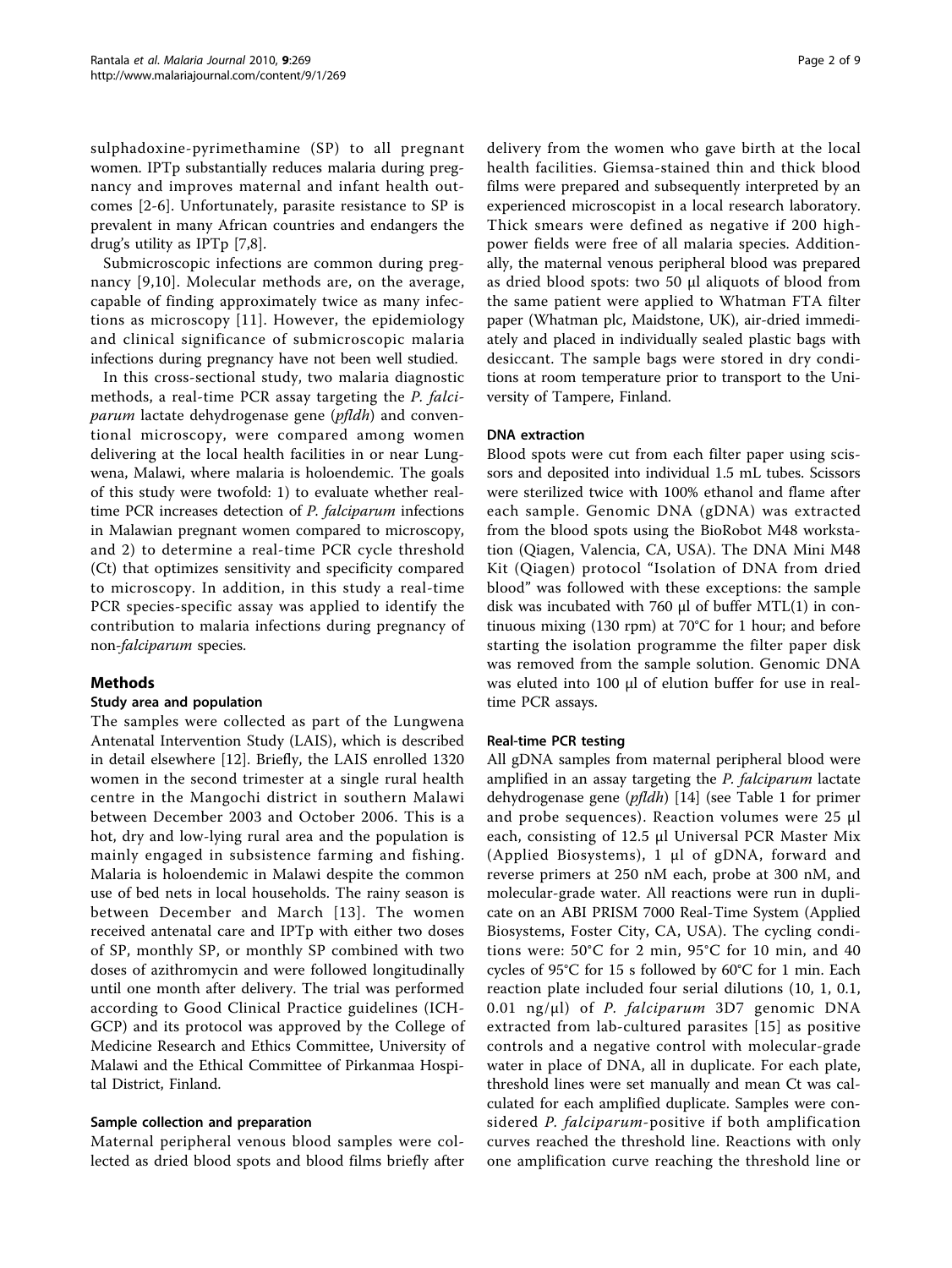<span id="page-3-0"></span>Table 1 Primer and probe sequences

| Assay            | Reagent                 |                                  | Sequence <sup>c</sup>                                   |
|------------------|-------------------------|----------------------------------|---------------------------------------------------------|
| Pfldh            | Primers <sup>a</sup>    | P. falciparum LDH forward        | ACG ATT TGG CTG GAG CAG AT                              |
|                  |                         | P. falciparum LDH reverse        | TCT CTA TTC CAT TCT TTG TCA CTC TTT C                   |
|                  | Probeb                  | TagMan probe (P. falciparum LDH) | FAM-AGT AAT AGT AAC AGC TGG ATT TAC CAA GGC CCC A-TAMRA |
| Species-specific | Primers <sup>a</sup>    | P. falciparum 18 S rDNA forward  | ATT GCT TTT GAG AGG TTT TGT TAC TTT                     |
|                  |                         | P. falciparum 18 S rDNA reverse  | GCT GTA GTA TTC AAA CAC AAT GAA CTC AA                  |
|                  |                         | P. ovale 18 S rDNA forward       | CCG ACT AGG TTT TGG ATG AAA GAT TTT T                   |
|                  |                         | P. ovale 18 S rDNA reverse       | CAA CCC AAA GAC TTT GAT TTC TCA TAA                     |
|                  |                         | P. malariae 18 S rDNA forward    | AGT TAA GGG AGT GAA GAC GAT CAG A                       |
|                  |                         | P. malariae 18 S rDNA reverse    | CAA CCC AAA GAC TTT GAT TTC TCA TAA                     |
|                  |                         | Human GAPDH forward              | CCT CCC GCT TCG CTC TCT                                 |
|                  |                         | Human GAPDH reverse              | GCT GGC GAC GCA AAA GA                                  |
|                  | MGB probes <sup>b</sup> | P. falciparum                    | FAM-CAT AAC AGA CGG GTA GTC AT                          |
|                  |                         | P. ovale                         | VIC-CGA AAG GAA TTT TCT TAT T                           |
|                  |                         | P. malariae                      | FAM-ATG AGT GTT TCT TTT AGA TAG C                       |
|                  |                         | Human GAPDH                      | VIC-CCT CCT GTT CGA CAG TCA GCC GC                      |

<sup>a</sup>Synthesized by MWG/Operon Biotech (High Point, NC) and re-suspended in molecular-grade water. LDH, lactate dehydrogenase. GAPDH, glyceraldehyde-3phosphate dehydrogenase.

bSynthesized by Applied Biosystems (Foster City, CA) and diluted in Tris-EDTA Buffer (FisherBioTech, Fair Lawn, NJ). LDH, lactate dehydrogenase. GAPDH, glyceraldehyde-3-phosphate dehydrogenase.

c FAM and VIC denote fluorescent dyes. TAMRA denotes the quencher 6-carboxytetramethylrhodamine. MGB, minor groove binding probes.

with a Ct value between 39 and 40 were repeated in duplicate with a template volume of 2 μl. Ct values were plotted against the logarithmic concentrations of 3D7 control gDNA and correlation coefficient  $(R^2)$  values and sample concentrations were calculated.

To determine the specificity of the pfldh PCR assay, all samples with discordant microscopy and real-time PCR results were specified in a real-time PCR assay targeting species-specific sequences of the ribosomal DNA (rDNA) of P. falciparum, P. ovale, and P. malariae. Primer and probe sequences were adapted from an earlier study [\[16](#page-8-0)] (Table 1). The assay consisted of two parallel duplex reactions employing minor-groove binding (MGB) probes labeled with FAM or VIC fluorophores to detect P. falciparum and P. ovale in one reaction and P. malariae and a human gene (as a positive control) in the second [\[16](#page-8-0)].

#### Statistical analyses

The results from *pfldh* PCR assay were compared to microscopy results. The prevalence of malaria infections by each method was compared by month. Using microscopy as the 'gold standard', we calculated sensitivity (number of true positives/(number of true positives + number of false negatives)) and specificity (number of true negatives/(number of true negatives + number of false positives)), as well as positive and negative predictive values for qualitative detection of P. falciparum infections by the pfldh PCR assay. In addition, the optimal Ct cut-off point for pfldh PCR assay was evaluated

by calculating sensitivity and specificity for different Ct cut-off points and constructing a receiver operating characteristic (ROC) curve; the area under curve (AUC) was calculated from this figure. To analyse the effect of the detection of parasites at delivery on birth outcomes, pairwise comparisons between groups of women (based on *P. falciparum* detection) were made using the student's t-test and the chi-squared test for continuous and categorical variables, respectively. Comparisons were two-tailed, and a p-value of < 0.05 was considered significant. All statistical analyses were performed in MS Excel (v 12.2.5 (2008), Microsoft, Redmond, WA, USA).

#### Results

#### Study population

Of 1,320 women enrolled, 491 gave birth at the local health facilities (829 women delivered at home and were excluded from further analysis). Of these 491 participants, a further sixteen women were excluded because of the lack of dried blood spots  $(n = 6)$ , microscopy data  $(n = 9)$  or both  $(n = 1)$ , resulting in a study population of 475 women. The characteristics of these 475 participants are presented in Table [2](#page-4-0).

#### Sensitivity and specificity

Of 475 women at delivery, P. falciparum was detected in 11 (2.3%) by microscopy. Three additional patients had P. malariae monoinfections detected microscopically. In contrast, 51 (10.7%) samples were positive for P. falciparum by the *pfldh* PCR assay (Table [3](#page-4-0)). Of the 11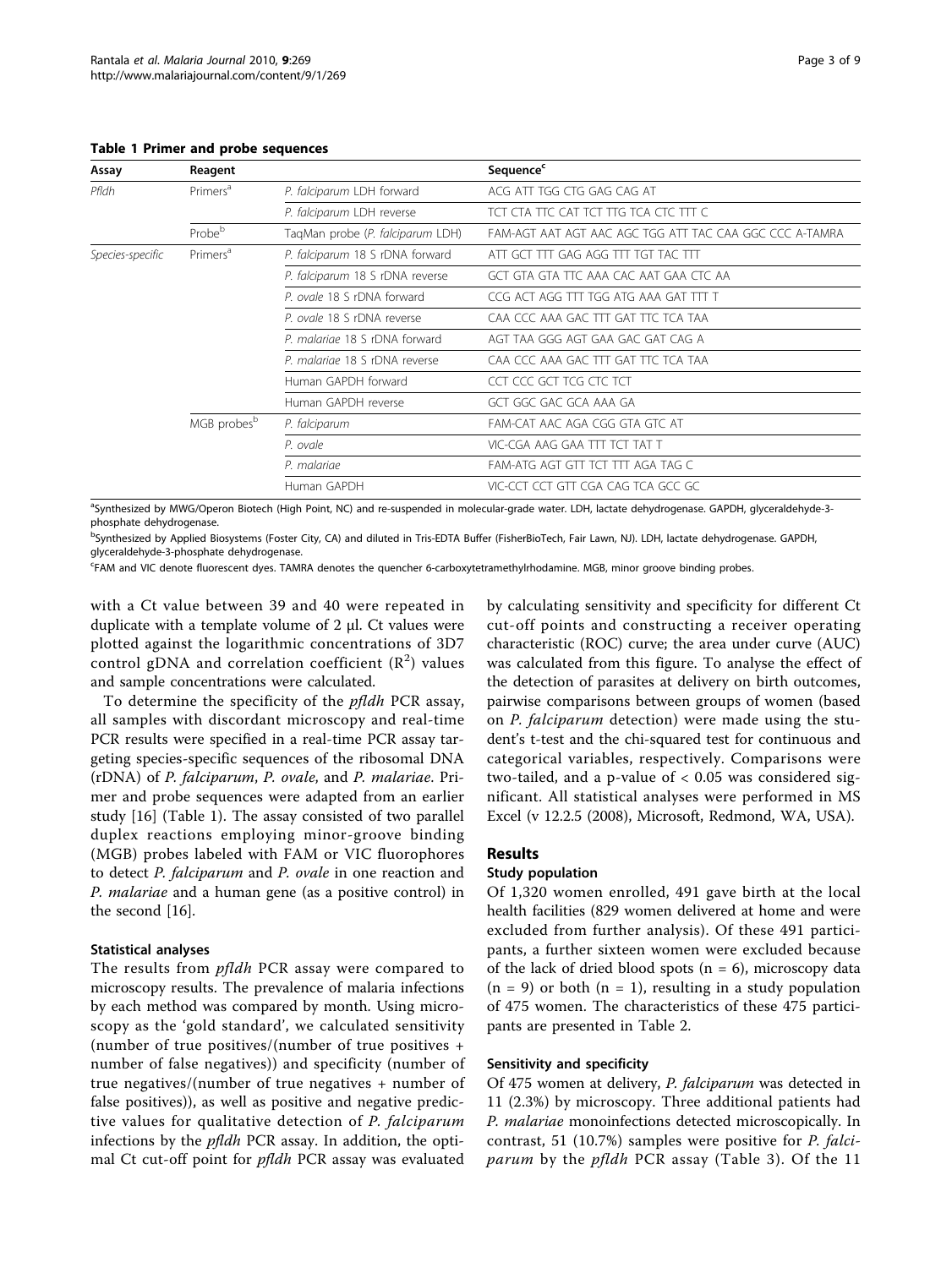#### <span id="page-4-0"></span>Table 2 Characteristics of 475 women at enrollment and the time of delivery

|                                                          | $n = 475$     |
|----------------------------------------------------------|---------------|
|                                                          | 24(6.3)       |
|                                                          | 21.9(2.2)     |
|                                                          |               |
|                                                          | 28.6          |
|                                                          | 17.9          |
|                                                          | 53.5          |
|                                                          | 60            |
|                                                          | 12.4          |
|                                                          |               |
|                                                          | $11.4(1.9)$ * |
|                                                          | $31.3*$       |
|                                                          |               |
| P. falciparum (%)                                        | 2.3           |
| $P.$ vivax $(%)$                                         | $\Omega$      |
| $P.$ ovale $(\%)$                                        | 0             |
| P. malariae (%)                                          | 0.6           |
|                                                          |               |
| Jan - March (%)                                          | 16.8          |
| April - June (%)                                         | 29.9          |
| July - Sept (%)                                          | 31.2          |
| $Oct$ - $Dec (%)$                                        | 22.1          |
| Estimated gestational age of the child (weeks; mean, SD) | 38.8 (1.8)    |
|                                                          |               |

BMI, body mass index;  $*$ , n = 451;  $**$ , haemoglobin < 11.0 g/dL (WHO guideline 1972, 'Nutritional Anaemias'); \*\*\*, examination from Giemsa stained thin and thick blood film from maternal peripheral blood.

samples found to have *P. falciparum* by microscopy, 10 were positive in the pfldh PCR assay. Of the 464 microscopy-negative samples, 41 were positive in the *pfldh* PCR assay. Compared to microscopy, the sensitivity of real-time PCR for detection of P. falciparum was 90.9% and the specificity 91.2%. Submicroscopic infections were most prevalent during and after the rainy season in January-April, while microscopic malaria prevalence peaked only at the earlier part of the rainy season (January and February) (Figure [1](#page-5-0)). Thus, for example, there were 9 cases of *P. falciparum* by *pfldh* PCR, vs 1 by

#### Table 3 Comparison of P. falciparum parasites in maternal peripheral blood at delivery by the pfldh realtime PCR assay and microscopic thin and thick blood film examination

| Gold standard:            |           |             |              |
|---------------------------|-----------|-------------|--------------|
| Test result:              |           | Microscopy  |              |
| pfldh real-time PCR assay | $^+$      |             |              |
|                           | 10        | 41          | 51 (10.7%)   |
|                           |           | 423         | 424 (89.3%)  |
|                           | 11 (2.3%) | 464 (97.7%) | <b>Total</b> |
|                           |           |             | 475 (100%)   |

microscopy in April, while in July PCR and microscopy detected the same number of infections (one each).

## Ct cut-off points and ROC curve

The AUC of the ROC curve was 0.89. Based on the serial sensitivities and specificities at various Ct cut-off points and the ROC curve (Figure [2](#page-5-0)), a Ct cut-off of 38 optimized sensitivity and specificity at 90.9% and 94.6%, respectively. At this level, the positive predictive and negative predictive value were 28.6% and 99.8%, respectively. Notably, the ROC curve failed to reach 100 percent sensitivity because of one pfldh PCR-negative/ microscopy-positive *P. falciparum* infection.

### Real-time PCR species-specific assay

Of the 475 women, 44 samples were analyzed in the species-specific assay, including all submicroscopic parasitaemia (41), one pfldh PCR-negative/microscopypositive P. falciparum infection, and two pfldh PCRnegative/microscopy-positive P. malariae samples (Table [4\)](#page-6-0). From the 41 submicroscopic samples, 40 P. falciparum infections were confirmed in the species-specific assay, including two samples that were mixed infections with P. falciparum and P. malariae. One sample was pfldh PCR-positive but negative in the species-specific assay.

Of three patients diagnosed with P. malariae by microscopy, only one was positive in the species-specific assay. Furthermore, the assay detected two P. malariae -P. falciparum co-infections which were aparasitemic by microscopy (Table [4\)](#page-6-0). Thus, although numbers were small, there is a very poor concordance between microscopy and our real-time PCR assay for the diagnosis of P. malariae.

### Plasmodium falciparum detection and birth outcomes

Of 459 newborns, 56 (12.2%) were low birth weight, defined as weight < 2500 g. There were no significant differences in the prevalence of low birth weight newborns between women with a smear-positive parasitaemia (10%), women with a submicroscopic parasitaemia (19.5%), and aparasitaemic women (11.5%; Table [5\)](#page-6-0). Similarly, there were no significant differences between these groups on mean birth weight, mean gestational age at delivery, or the proportion of preterm birth.

# **Discussion**

The prevalence of submicroscopic P. falciparum infections was substantial among pregnant women at delivery in our cohort in Malawi. Compared with microscopy, a real-time PCR assay targeting the pfldh gene detected more P. falciparum infections: 11 (2.3%) women were microscopy-positive and 51 (10.7%) were real-time PCR positive. Compared with microscopy, the sensitivity and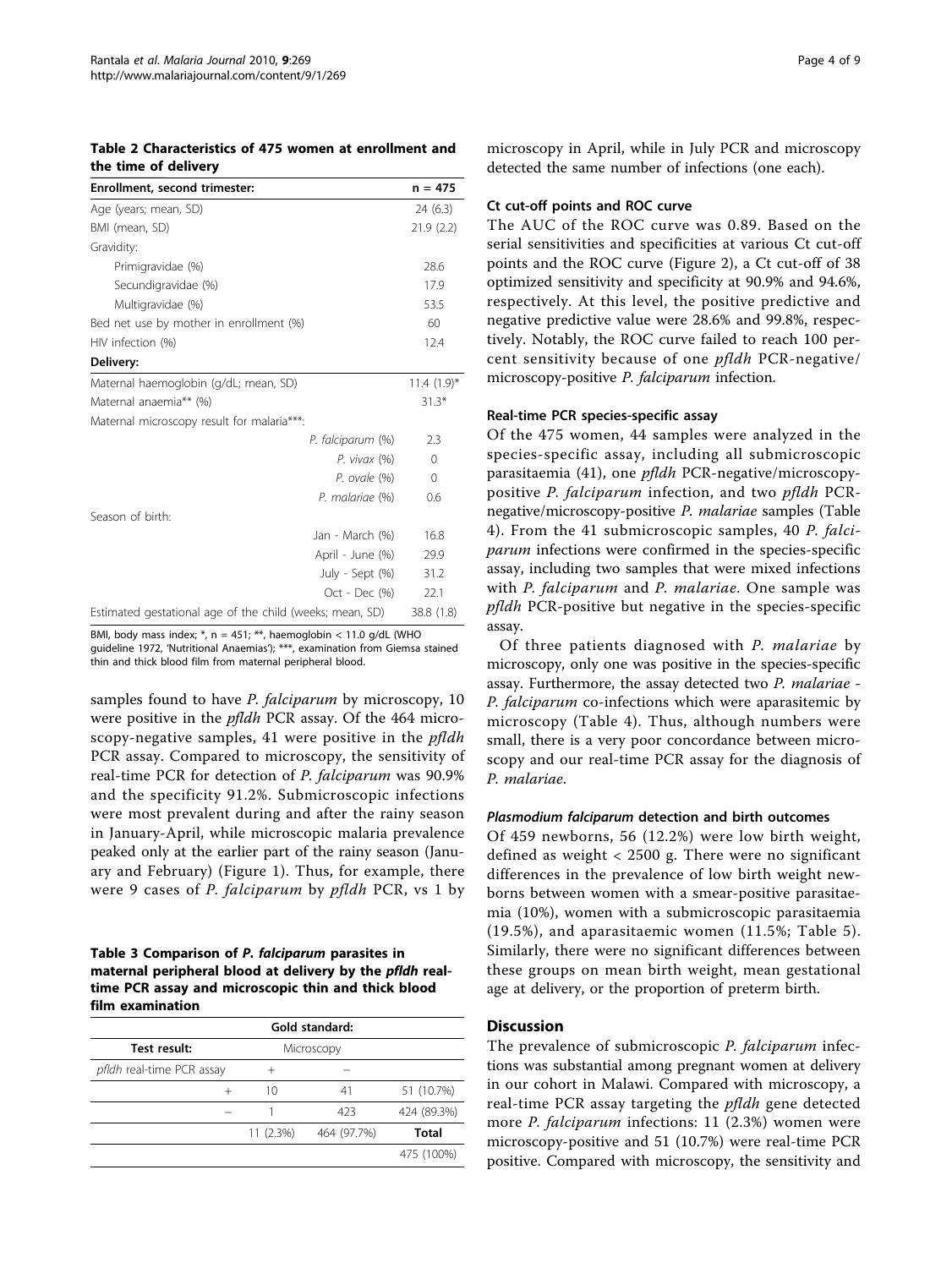<span id="page-5-0"></span>

specificity of our real-time PCR assay were 90.9% and 91.2% respectively. Real-time PCR can be a sensitive tool to detect low-level malaria infections and thus to evaluate the effect of these infections on birth outcomes.

Additionally, we found few infections with non-falciparum species in our pregnancy cohort.

This detection of a large number of submicroscopic infectious by real-time PCR is similar to previous studies

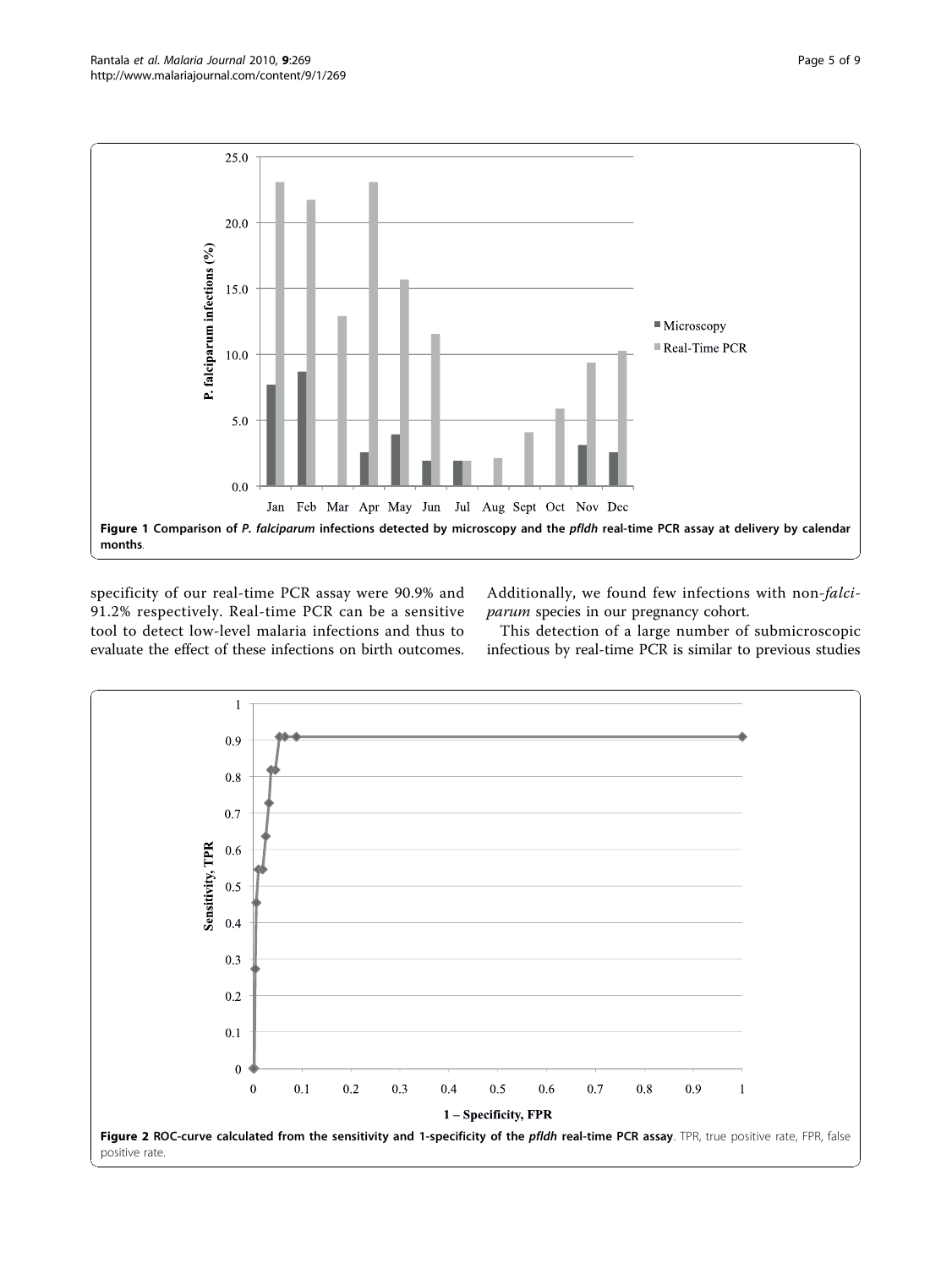|                                      | Organism(s) detected by each method (No. of samples) |                            |                                                                    |  |  |
|--------------------------------------|------------------------------------------------------|----------------------------|--------------------------------------------------------------------|--|--|
| Malaria-causing species <sup>a</sup> | Microscopy, thin and thick blood smears              | Real-Time PCR, pfldh assay | Real-Time PCR, species-specific assay <sup>b</sup>                 |  |  |
| P. falciparum                        | P. falciparum (11)                                   | P. falciparum (10)         |                                                                    |  |  |
|                                      |                                                      | Negative (1)               | Negative (1)                                                       |  |  |
| Non- P. falciparum                   | P. malariae (3)                                      | P. falciparum (1)          | P. falciparum (1)                                                  |  |  |
|                                      |                                                      | Negative (2)               | P. malariae (1)<br>Negative (1)                                    |  |  |
| Negative                             | Negative (461)                                       | P. falciparum (40)         | P. falciparum (37)<br>P. falc. $+$ P. malariae (2)<br>Negative (1) |  |  |
|                                      |                                                      | Negative (421)             |                                                                    |  |  |
| Total                                | 475                                                  | 475                        | 44                                                                 |  |  |

<span id="page-6-0"></span>Table 4 Detection of malaria parasites by microscopy, the pfldh real-time PCR assay and the species-specific real-time PCR assay

<sup>a</sup>Malaria species are classified according to the diagnosis obtained from the blood smear examination.

<sup>b</sup>Species-specific assay is conducted for all specimens with discordant smear and *pfldh* PCR assay results (44).

of malaria in pregnancy [[9,10](#page-8-0)]. When testing both peripheral and placental blood of pregnant women in Gabon at delivery with an assay targeting Plasmodia rDNA, [[17](#page-8-0)] a real-time PCR detected three-fold more P. falciparum infections than microscopy (10% by microscopy and 31% by real-time PCR). Similarly, in a Kenyan study [[18\]](#page-8-0), four-fold more parasitaemia were detected at delivery with a real-time PCR assay compared with microscopy (37.9% and 9.4%, respectively). Submicroscopic parasitaemia detected by real-time PCR assays have been detected with similar frequency as ours at earlier gestational ages in studies in both the Sudan [[19](#page-8-0)] and Mozambique [[9\]](#page-8-0). These data, which indicate that the prevalence of submicroscopic infections is similar both early in pregnancy and at delivery, suggest that the good adherence to IPTp, as was common in our study, may not substantially affect the prevalence of these low-level malaria infections.

Submicroscopic infections in the general population are significant in serving as a reservoir of parasites to drive transmission intensity [[11](#page-8-0)], but they usually have few consequences for the individual. In this study, parasitaemia at delivery - as detected by either blood smear

or the pfldh PCR assay - was not associated with poor birth outcomes compared with aparasitaemic women. Previous studies have produced conflicting data on the effect of these infections on maternal or fetal health outcomes. Two earlier reports found no association between low-birth weight and submicroscopic infections in peripheral blood as detected by either rapid antigen test or PCR assays [[20,21\]](#page-8-0). In contrast, real-time PCR positivity was correlated with lower birth weight in a cohort of Kenyan women, though it is unclear if this difference was accounted for by the smear-positive or by the submicroscopic infections [[18](#page-8-0)]. Only one study in Gabon [[17](#page-8-0)] has demonstrated a clear association between submicroscopic parasitaemia at delivery and low-birth weight, and this has yet to be confirmed in subsequent studies. Additionally, maternal anaemia has been associated with submicroscopic infections in some studies [[9](#page-8-0),[17](#page-8-0),[22\]](#page-8-0) but not in others [[23,24\]](#page-8-0). Taken together, evidence is suggestive that submicroscopic parasitaemia at delivery is likely associated with deleterious maternal and fetal health outcomes, though the overall low prevalence of parasitaemia at delivery likely prevented the detection of deleterious consequences.

|                                                  |                                                      | П                                                    | Ш                                            | p-value <sup>b</sup> |           |
|--------------------------------------------------|------------------------------------------------------|------------------------------------------------------|----------------------------------------------|----------------------|-----------|
|                                                  | Microscopy-positive/pfldh-<br>positive<br>$(n = 10)$ | Microscopy-negative/pfldh-<br>positive<br>$(n = 41)$ | <b>Both tests</b><br>negative<br>$(n = 408)$ | I v. III             | II v. III |
| Birth weight, g, mean (SD)                       | 2,863 (425)                                          | 2,927 (445)                                          | 2,954 (492)                                  | 0.561                | 0.736     |
| Low birth weight, % (No.)                        | 10(1)                                                | 19.5(8)                                              | 11.5(47)                                     |                      | 0.138     |
| Gestational age at delivery, weeks,<br>mean (SD) | 39.2(2.5)                                            | 38.7(1.6)                                            | 38.8 $(1.8)^c$                               | 0.507                | 0.835     |
| Preterm delivery, % (No.)                        | 10(1)                                                | 14.6 (6)                                             | 11.6 (49) <sup>c</sup>                       |                      | 0.611     |

Table 5 Clinical outcomes and the detection of P. falciparum at delivery<sup>a</sup>

<sup>a</sup>SD: standard deviation. Low birth weight is defined as <2500 g, and preterm delivery as <37 weeks.

b Determined by student's t-test or chi-squared test for continuous and categorical variables, respectively.

 $c_n = 423$ .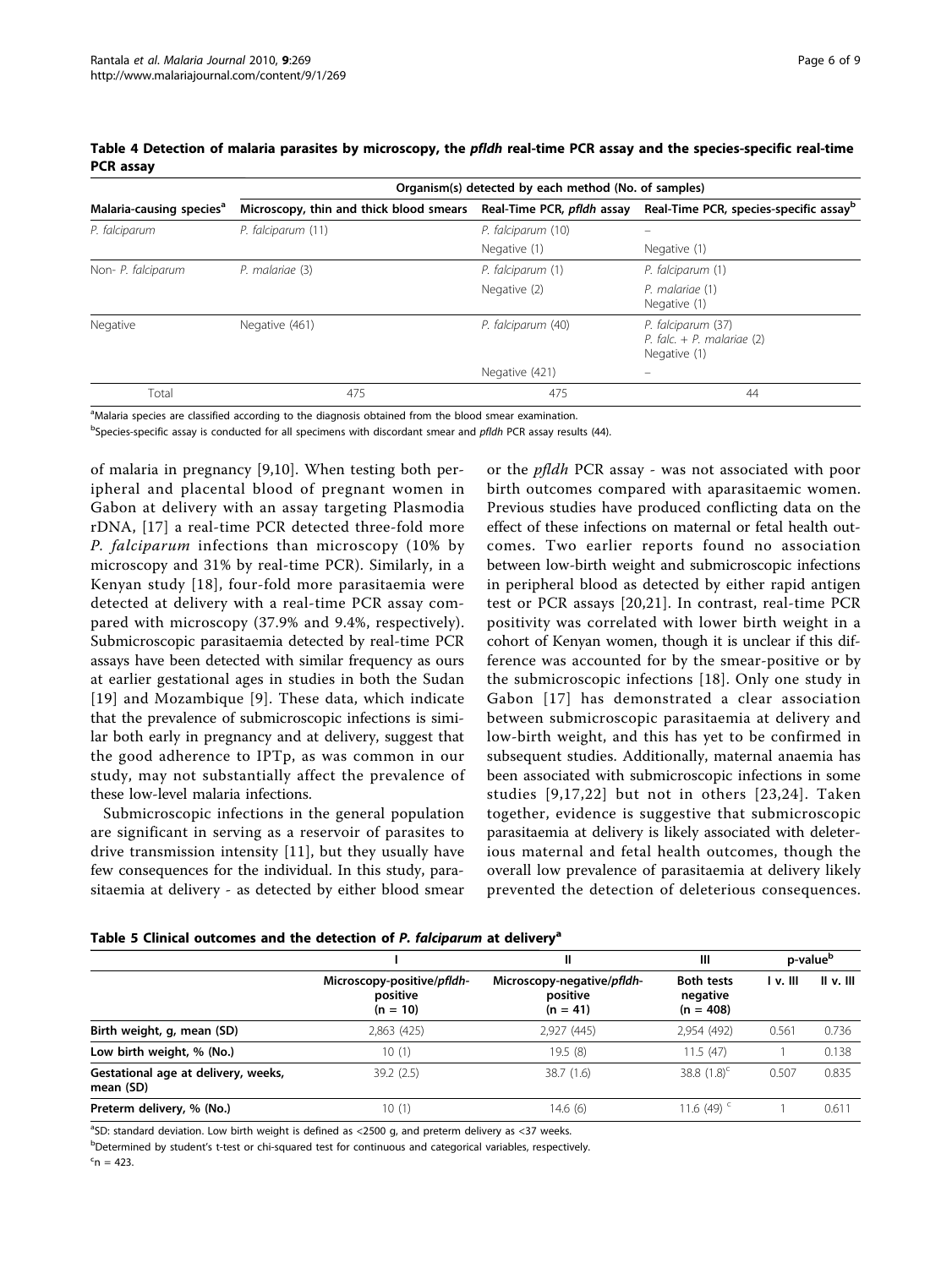More definitive characterization of these effects requires larger studies and a simple and reliable tool to detect such parasitaemia.

The *pfldh* real-time PCR assay we employed is highly sensitive and specific for P. falciparum infections, and offers several diagnostic advantages to conventional microscopy. Drying blood on filter paper is an effective form of DNA storage and samples prepared in this manner are cheap and safe to transport [[25](#page-8-0)]. DNA extraction from dried blood spots is relatively easy and rapid to perform, and automated extraction minimizes the risk of contamination. In general, real-time PCR assays offer specific advantages over other PCR-based chemistries: they are less labor-intensive; they are performed in closed systems which minimize the risk of post-amplification contamination; assay results can be obtained in a relatively short period of time; and the assay design is automated and is well-suited to multipurpose studies [[26](#page-8-0)-[28\]](#page-8-0). Additionally, the *pfldh* PCR assay can be used to detect parasitaemia from peripheral blood as well as placental or cord blood.

This study has several limitations. First, though the *pfldh* PCR assay can theoretically quantify the amount of P. falciparum gDNA, slight variations in blood spot size and efficiency of extraction prevent reliable quantitation of parasite burden. Though it is likely that the infections detected only by the assay were, in fact, "submicroscopic", they may also be the result of poorly-sensitive microscopy. Moreover, microscopy can be an imperfect reference standard used for malaria diagnosis, and this study did not have microscopy quality control [[29](#page-8-0),[30](#page-9-0)]. Additionally, the pfldh PCR assay, though simple and easy to perform, detects only P. falciparum infections. However, a species-specific assay was employed in a directed fashion to account for this, and the contribution of other species to infections at delivery was low. Plasmodium vivax was not addressed due to its rarity in sub-Saharan Africa [\[31](#page-9-0)]. Finally, due to participants who did not deliver at local health facilities, the study population may not be representative of all pregnant women with malaria at the study site, and its generalizability to other geographic areas is difficult to predict.

New diagnostic tools may be required owing to the changing epidemiology of malaria. In 1996, the prevalence of microscopy-positive P. falciparum malaria was 26% at delivery in a study similar to ours in Malawi [[32\]](#page-9-0), and in this cohort it was only 2.3%. This decrease in prevalence, which is temporally associated with increased utilization of prevention measures such as bed nets and IPTp, will impact the predictive value of blood smear results. Specifically, with our pfldh PCR assay as the reference, the sensitivity of microscopy was only 20% (10/51) and the positive predictive value was 91% (10/11). Further decline in prevalence will diminish the positive predictive value, necessitating a more sensitive method for detection to establish the presence of parasitaemia as a possible risk factor for poor birth outcomes.

Microscopy remains the most practical diagnostic tool in malaria-endemic areas, but its use as a 'gold standard' may produce misleading results in clinical trials [[26,29,](#page-8-0)[33,34](#page-9-0)]. Good-quality microscopy requires proper blood film preparation, staining, and reading by technicians with substantial expertise, and the operating characteristics of microscopy vary widely in endemic areas [[2\]](#page-8-0). When compared with molecular diagnostics for malaria, microscopy readings frequently exhibit substantial discordance, producing both false-negative readings (as would be expected for submicroscopic parasitaemia) as well as false-positive readings, which can significantly impact the results of clinical trials [\[29\]](#page-8-0). For these reasons, molecular diagnostics may offer a more reliable means to detect malaria parasites in clinical research studies.

The added utility of more sensitive diagnostic tools such as PCR may vary seasonally according to the malaria transmission season. In this study, molecular detection of malaria yielded the greatest diagnostic value in the months at the end of the rainy season, when malaria transmission is waning, and detected few infections during the dry, low-transmission season. Because molecular testing is resource-intensive, a parsimonious approach to its application could focus on this period of declining transmission, when the added diagnostic value is highest.

Malaria control programmes that employ insecticidetreated bed nets and IPTp have significantly reduced the incidence of malaria during pregnancy, but more sensitive parasite detection methods have demonstrated a large pool of submicroscopic infections which may have negative consequences for mother and child. Determining the contribution of these submicroscopic infections to poor birth outcomes is critical. To this end, simple and reliable methods to detect these infections are essential, and we believe the pfldh PCR assay described herein is well-suited to future studies of submicroscopic malaria infections during pregnancy.

#### Conclusions

Although microscopy remains the most appropriate method for clinical malaria diagnosis in field settings, molecular diagnostics such as real-time PCR offer a more reliable means to detect malaria parasites, particularly at low levels. Determination of the contribution of these submicroscopic infections to poor birth outcomes and maternal health is critical. For future studies to investigate these effects, the pfldh real-time PCR assay described herein offers a reliable detection method.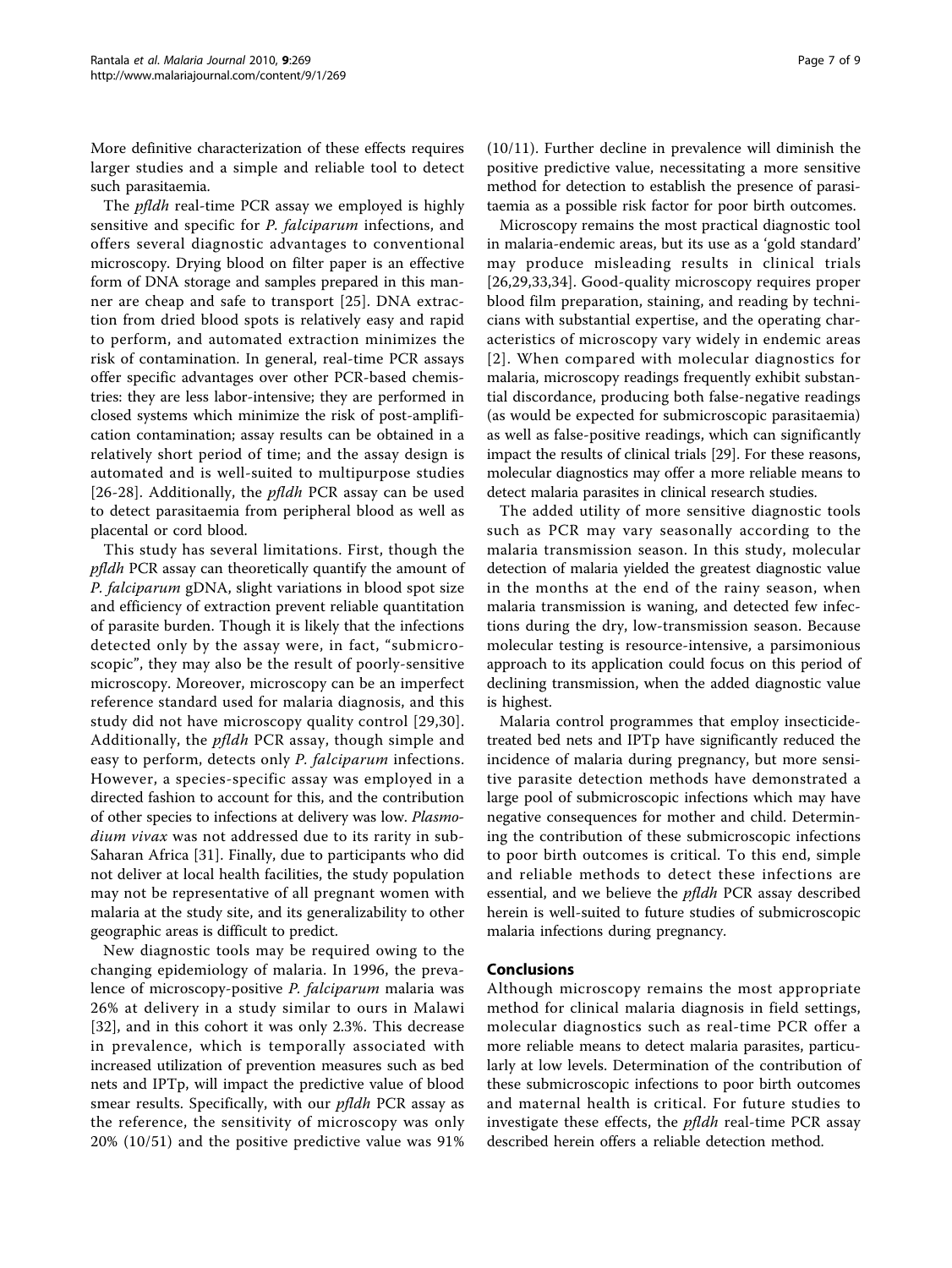#### <span id="page-8-0"></span>Acknowledgements

We appreciate funding provided by the Academy of Finland, the Sigrid Juselius Foundation, The Foundation for Paediatric Research, The Pirkanmaa Hospital District, and NIAID (R21 AI016785).

#### Author details

<sup>1</sup>Department of International Health, University of Tampere Medical School, Tampere, Finland. <sup>2</sup>Department of Epidemiology, Gillings School of Global Public Health, University of North Carolina, Chapel Hill, USA. <sup>3</sup>Division of Infectious Diseases and International Health, Duke University Medical Center, Durham, NC, USA. <sup>4</sup> Division of Community Medicine, University of Malawi College of Medicine, Blantyre, Malawi.

#### Authors' contributions

AMR carried out the DNA extraction, the real-time PCR runs targeting pfldh gene and the statistical analyses and drafted the manuscript. SMT conducted some real time PCR reactions, contributed to the data analyses and interpretation, and wrote the paper. PAT did the real-time PCR speciation reactions. TK, ML, KM and BM ran the parent epidemiological study and contributed to data collection, data interpretation, and critical revision of the manuscript text. PA contributed to study design, data collection, data analyses and interpretation, and writing the manuscript. SRM supervised the laboratory work, contributed to the data analyses and interpretation, and wrote the manuscript. All authors read and approved the final manuscript.

#### Competing interests

The authors declare that they have no competing interests.

#### Received: 30 July 2010 Accepted: 6 October 2010 Published: 6 October 2010

#### References

- 1. Steketee RW, Nahlen BL, Parise ME, Menendez C: [The burden of malaria in](http://www.ncbi.nlm.nih.gov/pubmed/11425175?dopt=Abstract) [pregnancy in malaria-endemic areas.](http://www.ncbi.nlm.nih.gov/pubmed/11425175?dopt=Abstract) Am J Trop Med Hyg 2001, 64(Suppl 1-2):28-35.
- 2. Hommerich L, von Oertzen C, Bedu-Addo G, Holmberg V, Acquah PA, Eggelte TA, Bienzle U, Mockenhaupt FP: [Decline of placental malaria in](http://www.ncbi.nlm.nih.gov/pubmed/17996048?dopt=Abstract) [southern Ghana after the implementation of intermittent preventive](http://www.ncbi.nlm.nih.gov/pubmed/17996048?dopt=Abstract) [treatment in pregnancy.](http://www.ncbi.nlm.nih.gov/pubmed/17996048?dopt=Abstract) Malar J 2007, 6:144.
- 3. Verhoeff FH, Brabin BJ, Chimsuku L, Kazembe P, Russell WB, Broadhead RL: [An evaluation of the effects of intermittent sulfadoxine-pyrimethamine](http://www.ncbi.nlm.nih.gov/pubmed/9625909?dopt=Abstract) [treatment in pregnancy on parasite clearance and risk of low](http://www.ncbi.nlm.nih.gov/pubmed/9625909?dopt=Abstract) [birthweight in rural Malawi.](http://www.ncbi.nlm.nih.gov/pubmed/9625909?dopt=Abstract) Ann Trop Med Parasitol 1998, 92:141-150.
- 4. van Eijk AM, Ayisi JG, ter Kuile FO, Otieno JA, Misore AO, Odondi JO, Rosen DH, Kager PA, Steketee RW, Nahlen BL: [Effectiveness of intermittent](http://www.ncbi.nlm.nih.gov/pubmed/14996364?dopt=Abstract) [preventive treatment with sulphadoxine-pyrimethamine for control of](http://www.ncbi.nlm.nih.gov/pubmed/14996364?dopt=Abstract) [malaria in pregnancy in western Kenya: a hospital-based study.](http://www.ncbi.nlm.nih.gov/pubmed/14996364?dopt=Abstract) Trop Med Int Health 2004, 9:351-360.
- Garner P, Gülmezoglu AM: Drugs for preventing malaria in pregnant women. Cochrane Database Syst Rev 2006, 18:CD000169.
- 6. Peters PJ, Thigpen MC, Parise ME, Newman RD: [Safety and toxicity of](http://www.ncbi.nlm.nih.gov/pubmed/17536875?dopt=Abstract) [sulfadoxine/pyrimethamine: implications for malaria prevention in](http://www.ncbi.nlm.nih.gov/pubmed/17536875?dopt=Abstract) [pregnancy using intermittent preventive treatment.](http://www.ncbi.nlm.nih.gov/pubmed/17536875?dopt=Abstract) Drug Saf 2007, 30:481-501.
- 7. Alker AP, Mwapasa V, Purfield A, Rogerson SJ, Molyneux ME, Kamwendo DD, Tadesse E, Chaluluka E, Meshnick SR: [Mutations associated](http://www.ncbi.nlm.nih.gov/pubmed/16127071?dopt=Abstract) [with sulfadoxine-pyrimethamine and chlorproguanil resistance in](http://www.ncbi.nlm.nih.gov/pubmed/16127071?dopt=Abstract) Plasmodium falciparum [isolates from Blantyre, Malawi.](http://www.ncbi.nlm.nih.gov/pubmed/16127071?dopt=Abstract) Antimicrob Agents Chemother 2005, 49:3919-3921.
- 8. Alker AP, Mwapasa V, Meshnick SR: [Rapid real-time PCR genotyping of](http://www.ncbi.nlm.nih.gov/pubmed/15273102?dopt=Abstract) [mutations associated with sulfadoxine-pyrimethamine resistance in](http://www.ncbi.nlm.nih.gov/pubmed/15273102?dopt=Abstract) [Plasmodium falciparum](http://www.ncbi.nlm.nih.gov/pubmed/15273102?dopt=Abstract). Antimicrob Agents Chemother 2004, 48:2924-2929.
- 9. Mayor A, Serra-Casas E, Bardají A, Sanz S, Puyol L, Cisteró P, Sigauque B, Mandomando I, Aponte JJ, Alonso PL, Menéndez C: [Sub-microscopic](http://www.ncbi.nlm.nih.gov/pubmed/19134201?dopt=Abstract) [infections and long-term recrudescence of](http://www.ncbi.nlm.nih.gov/pubmed/19134201?dopt=Abstract) Plasmodium falciparum in [Mozambican pregnant women.](http://www.ncbi.nlm.nih.gov/pubmed/19134201?dopt=Abstract) Malar J 2009, 8:9.
- 10. Uneke CJ: Diagnosis of Plasmodium falciparum [malaria in pregnancy in](http://www.ncbi.nlm.nih.gov/pubmed/18038150?dopt=Abstract) [sub-Saharan Africa: the challenges and public health implications.](http://www.ncbi.nlm.nih.gov/pubmed/18038150?dopt=Abstract) Parasitol Res 2008, 102:333-342.
- 11. Okell LC, Ghani AC, Lyons E, Drakeley CJ: [Submicroscopic infection in](http://www.ncbi.nlm.nih.gov/pubmed/19848588?dopt=Abstract) Plasmodium falciparum[-endemic populations: a systematic review and](http://www.ncbi.nlm.nih.gov/pubmed/19848588?dopt=Abstract) [meta-analysis.](http://www.ncbi.nlm.nih.gov/pubmed/19848588?dopt=Abstract) J Infect Dis 2009, 200:1509-1517.
- 12. Luntamo M, Kulmala T, Mbewe B, Cheung YB, Maleta K, Ashorn P: Effect of repeated treatment of pregnant women with sulfadoxinepyrimethamine and azithromycin on preterm delivery in Malawi: a randomized controlled trial. Am J Trop Med Hyg .
- 13. Msyamboza KP, Savage EJ, Kazembe PN, Gies S, Kalanda G, D'Alessandro U, Brabin BJ: [Community-based distribution of sulfadoxine-pyrimethamine](http://www.ncbi.nlm.nih.gov/pubmed/19207178?dopt=Abstract) [for intermittent preventive treatment of malaria during pregnancy](http://www.ncbi.nlm.nih.gov/pubmed/19207178?dopt=Abstract) [improved coverage but reduced antenatal attendance in southern](http://www.ncbi.nlm.nih.gov/pubmed/19207178?dopt=Abstract) [Malawi.](http://www.ncbi.nlm.nih.gov/pubmed/19207178?dopt=Abstract) Trop Med Int Health 2009, 14:183-189.
- 14. Pickard AL, Wongsrichanalai C, Purfield A, Kamwendo D, Emery K, Zalewski C, Kawamoto F, Miller RS, Meshnick SR: [Resistance to](http://www.ncbi.nlm.nih.gov/pubmed/12878499?dopt=Abstract) [antimalarials in Southeast Asia and genetic polymorphisms in pfmdr 1.](http://www.ncbi.nlm.nih.gov/pubmed/12878499?dopt=Abstract) Antimicrob Agents Chemother 2003, 47:2418-2423.
- 15. Malaria Research and Reference Reagent Resource Center (MR4). [\[http://](http://www.malaria.mr4.org/) [www.malaria.mr4.org/](http://www.malaria.mr4.org/)].
- 16. Taylor SM, Juliano JJ, Trottman PA, Griffin JB, Landis SH, Kitsa P, Tshefu AK, Meshnick SR: [High-throughput pooling and real-time PCR-based strategy](http://www.ncbi.nlm.nih.gov/pubmed/19940051?dopt=Abstract) [for malaria detection.](http://www.ncbi.nlm.nih.gov/pubmed/19940051?dopt=Abstract) J Clin Microbiol 2010, 48:512-519.
- 17. Adegnika AA, Verweij JJ, Agnandji ST, Chai SK, Breitling LP, Ramharter M, Frolich M, Issifou S, Kremsner PG, Yazdanbakhsh M: [Microscopic and sub](http://www.ncbi.nlm.nih.gov/pubmed/17123968?dopt=Abstract)microscopic Plasmodium falciparum [infection, but not inflammation](http://www.ncbi.nlm.nih.gov/pubmed/17123968?dopt=Abstract) [caused by infection, is associated with low birth weight.](http://www.ncbi.nlm.nih.gov/pubmed/17123968?dopt=Abstract) Am J Trop Med Hyg 2006, 75:798-803.
- 18. Malhotra I, Dent A, Mungai P, Muchiri E, King CL: [Real-time quantitative](http://www.ncbi.nlm.nih.gov/pubmed/16081889?dopt=Abstract) [PCR for determining the burden of](http://www.ncbi.nlm.nih.gov/pubmed/16081889?dopt=Abstract) Plasmodium falciparum parasites [during pregnancy and infancy.](http://www.ncbi.nlm.nih.gov/pubmed/16081889?dopt=Abstract) J Clin Microbiol 2005, 43:3630-3635.
- 19. Adam I, A-Elbasit IE, Salih I, Elbashir MI: [Submicroscopic](http://www.ncbi.nlm.nih.gov/pubmed/15949181?dopt=Abstract) Plasmodium falciparum [infections during pregnancy, in an area of Sudan with a low](http://www.ncbi.nlm.nih.gov/pubmed/15949181?dopt=Abstract) [intensity of malaria transmission.](http://www.ncbi.nlm.nih.gov/pubmed/15949181?dopt=Abstract) Ann Trop Med Parasitol 2005, 99:339-344.
- 20. Mankhambo L, Kanjala M, Rudman S, Lema VM, Rogerson SJ: [Evaluation of](http://www.ncbi.nlm.nih.gov/pubmed/11773110?dopt=Abstract) [the OptiMAL rapid antigen test and species-specific PCR to detect](http://www.ncbi.nlm.nih.gov/pubmed/11773110?dopt=Abstract) placental Plasmodium falciparum [infection at delivery.](http://www.ncbi.nlm.nih.gov/pubmed/11773110?dopt=Abstract) J Clin Microbiol 2002, 40:155-158.
- 21. Singer LM, Newman RD, Diarra A, Moran AC, Huber CS, Stennies G, Sirima SB, Konate A, Yameogo M, Sawadogo R, Barnwell JW, Parise ME: [Evaluation of a malaria rapid diagnostic test for assessing the burden of](http://www.ncbi.nlm.nih.gov/pubmed/15155979?dopt=Abstract) [malaria during pregnancy.](http://www.ncbi.nlm.nih.gov/pubmed/15155979?dopt=Abstract) Am J Trop Med Hyg 2004, 70:481-485.
- 22. Mockenhaupt FP, Rong B, Till H, Eggelte TA, Beck S, Gyasi-Sarpong C, Thompson WN, Bienzle U: Submicroscopic [Plasmodium falciparum](http://www.ncbi.nlm.nih.gov/pubmed/10747278?dopt=Abstract) [infections in pregnancy in Ghana.](http://www.ncbi.nlm.nih.gov/pubmed/10747278?dopt=Abstract) Trop Med Int Health 2000, 5:167-173.
- 23. Saute F, Menendez C, Mayor A, Aponte J, Gomez-Olive X, Dgedge M, Alonso P: [Malaria in pregnancy in rural Mozambique: the role of parity,](http://www.ncbi.nlm.nih.gov/pubmed/11851951?dopt=Abstract) [submicroscopic and multiple](http://www.ncbi.nlm.nih.gov/pubmed/11851951?dopt=Abstract) Plasmodium falciparum infections. Trop Med Int Health 2002, 7:19-28.
- 24. Walker-Abbey A, Djokam RR, Eno A, Leke RF, Titanji VP, Fogako J, Sama G, Thuita LH, Beardslee E, Snounou G, Zhou A, Taylor DW: [Malaria in](http://www.ncbi.nlm.nih.gov/pubmed/15772312?dopt=Abstract) [pregnant Cameroonian women: the effect of age and gravidity on](http://www.ncbi.nlm.nih.gov/pubmed/15772312?dopt=Abstract) [submicroscopic and mixed-species infections and multiple parasite](http://www.ncbi.nlm.nih.gov/pubmed/15772312?dopt=Abstract) [genotypes.](http://www.ncbi.nlm.nih.gov/pubmed/15772312?dopt=Abstract) Am J Trop Med Hyg 2005, 72:229-235.
- 25. QIAGEN Supplementary Protocol; Isolation of DNA from dried blood using BioRobot M48 and the MagAttract DNA Mini M48 Kit. [[http://www.](http://www.qiagen.com/literature/handbooks/default.asp) [qiagen.com/literature/handbooks/default.asp](http://www.qiagen.com/literature/handbooks/default.asp)].
- 26. Perandin F, Manca N, Calderaro A, Piccolo G, Galati L, Ricci L, Medici MC, Arcangeletti MC, Snounou G, Dettori G, Chezzi C: [Development of a real](http://www.ncbi.nlm.nih.gov/pubmed/15004078?dopt=Abstract)[time PCR assay for detection of](http://www.ncbi.nlm.nih.gov/pubmed/15004078?dopt=Abstract) Plasmodium falciparum, Plasmodium vivax, and Plasmodium ovale [for routine clinical diagnosis.](http://www.ncbi.nlm.nih.gov/pubmed/15004078?dopt=Abstract) J Clin Microbiol 2004, 42:1214-1219.
- 27. Purfield A, Nelson A, Laoboonchai A, Congpuong K, McDaniel P, Miller RS, Welch K, Wongsrichanalai C, Meshnick SR: [A new method for detection of](http://www.ncbi.nlm.nih.gov/pubmed/15132750?dopt=Abstract) pfmdr I mutations in Plasmodium falciparum [DNA using real-time PCR.](http://www.ncbi.nlm.nih.gov/pubmed/15132750?dopt=Abstract) Malar 1 2004 3:9
- 28. Wilson PE, Alker AP, Meshnick SR: [Real-time PCR methods for monitoring](http://www.ncbi.nlm.nih.gov/pubmed/15922249?dopt=Abstract) [antimalarial drug resistance.](http://www.ncbi.nlm.nih.gov/pubmed/15922249?dopt=Abstract) Trends Parasitol 2005, 21:278-283.
- 29. Ohrt C, Sutamihardja MA, Tang D, Kain KC: [Impact of microscopy error on](http://www.ncbi.nlm.nih.gov/pubmed/12195382?dopt=Abstract) [estimates of protective efficacy in malaria-prevention trials.](http://www.ncbi.nlm.nih.gov/pubmed/12195382?dopt=Abstract) J Infect Dis 2002, 186:540-546.